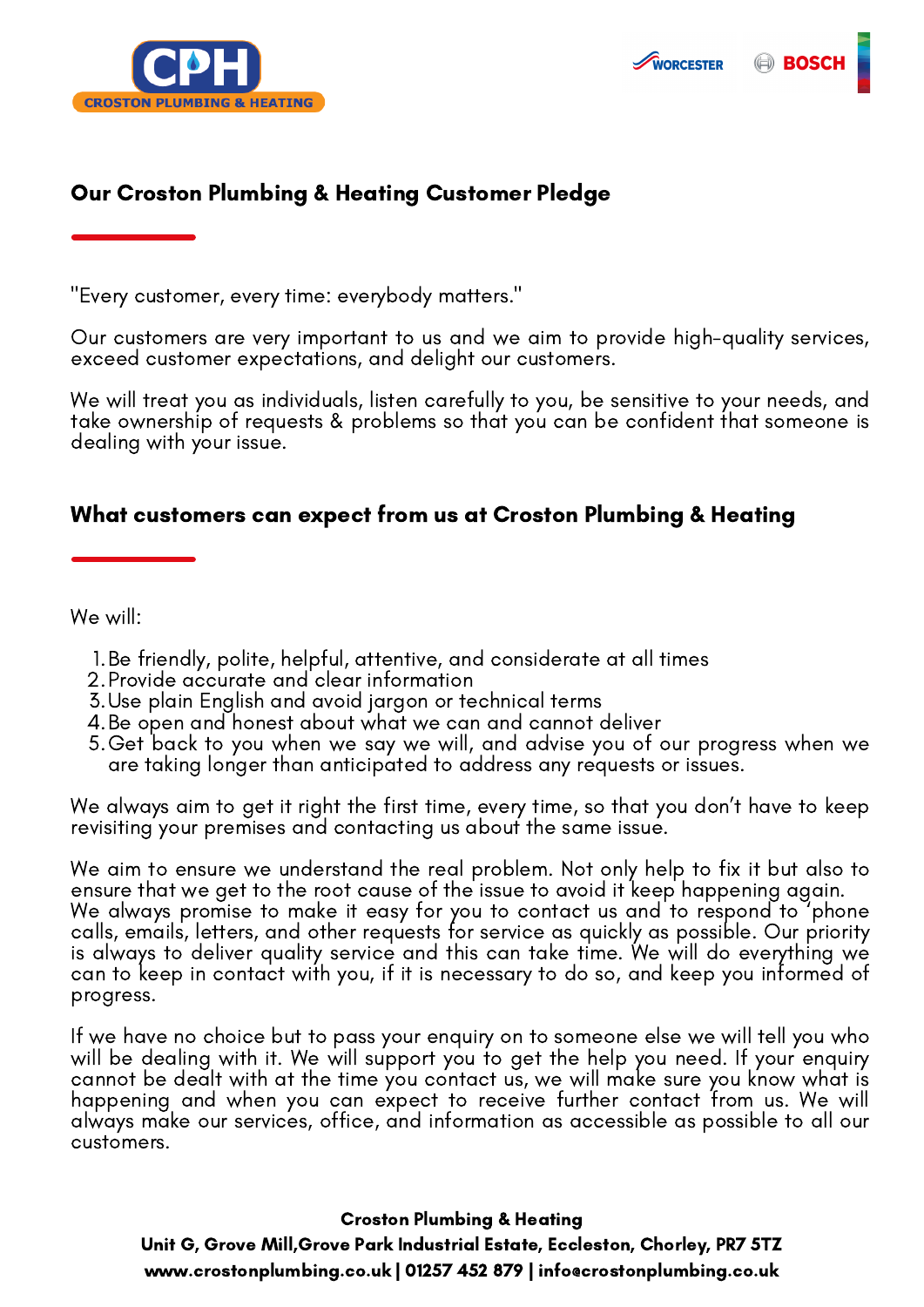



#### When you write to us at Croston Plumbing & Heating

If you write to us at Croston Plumbing & Heating by letter or email and a response is required to answer your enquiry.

We will advise you what we are doing or to otherwise contact you regarding the issue. We will respond to you as soon as possible after it has been received by us.

If the issue will take some time to investigate or resolve we will tell you when you can expect to hear more from us.

In the case of emails. If our office team member you have contacted is out of the office, you will be advised when that team member will be available. We will also advise you whom to contact in the meantime if your enquiry is urgent.

In many cases, we prefer to speak to you so please help us to help you by providing a telephone contact number.

#### If you visit us at Croston Plumbing & Heating

If you visit us in person at our office/showroom (Unit G, Grove Mill, Grove Park Industrial Estate, Eccleston, Chorley, PR7 5TZ), someone will see you as soon as possible to establish the best person to help you.

If you need to see one of our specialist gas engineers we will advise you of approximate wait times.

As every enquiry is different and we aim to give every customer quality service. It is possible that you may have to wait longer than anticipated. If you are unable to wait we will advise you of alternative options.

If the person you see can't help you they will try to find someone who can and provide you with the relevant contact details to speak to them if possible.

If it is appropriate for you to have an appointment with our specialist gas engineers we will make the necessary arrangements for you to see them at the time that is most convenient to you (within normal office hours).

If you have an appointment with a member of staff they will always aim to see you on time, and ensure you are made aware if they are running more than 15 minutes late.

Croston Plumbing & Heating

Unit G, Grove Mill,Grove Park Industrial Estate, Eccleston, Chorley, PR7 5TZ www.crostonplumbing.co.uk | 01257 452 879 | info@crostonplumbing.co.uk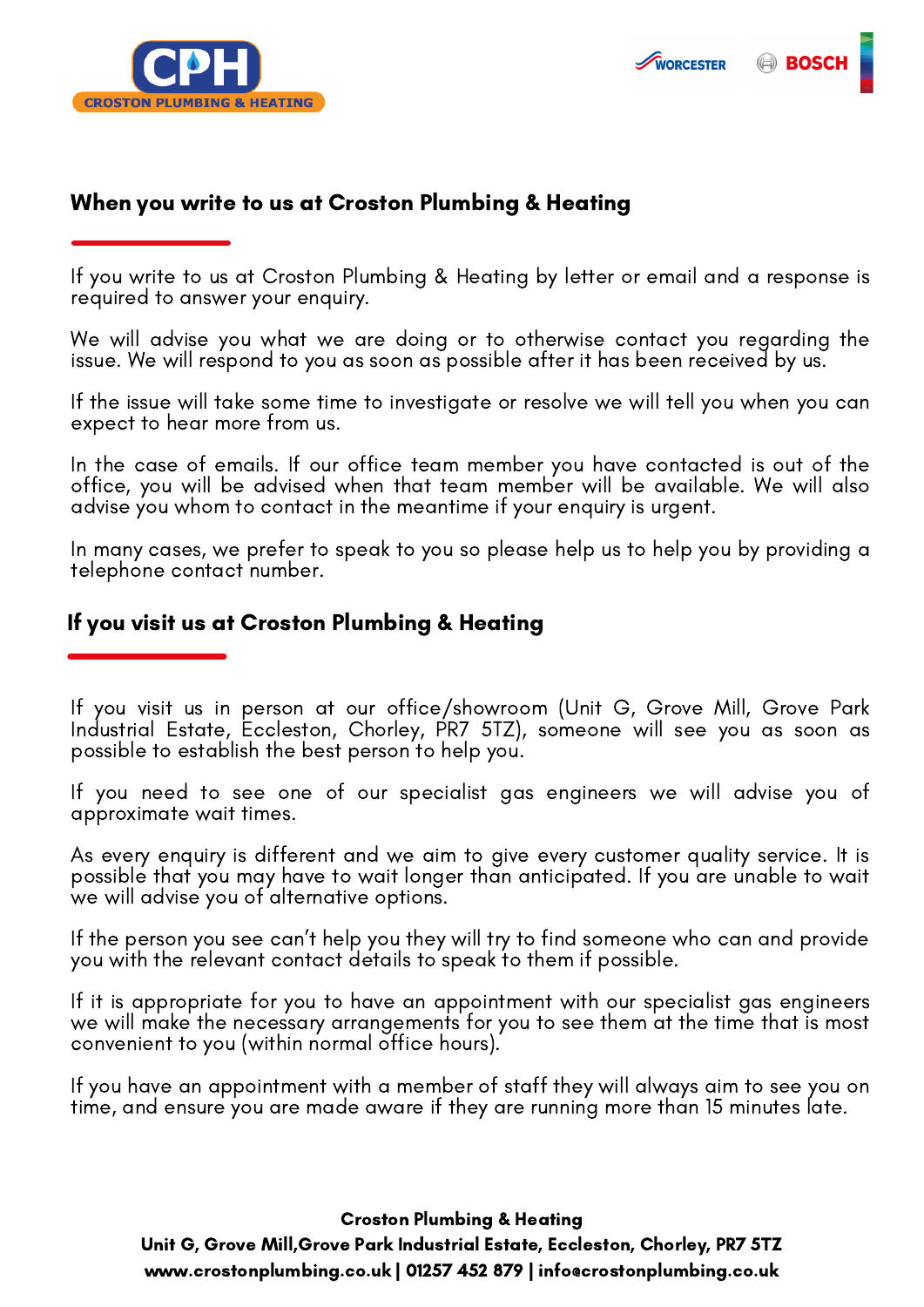

## If you call us at Croston Plumbing & Heating

If you phone us your call will be answered as quickly as possible.

The vast majority of our phone calls are answered within 10 seconds, but we do know that at times of high demand it can take longer. Your patience is appreciated.

If your call is not urgent and you are unable to hold you may wish to call back.

Our busiest times for phone calls are between 9am and 11am each day (Mon - Fri)

If voicemail is activated you will be told when the member of staff is going to be available. In the event the enquiry is urgent you will be given an alternative number to call.

Staff will respond to voicemail messages within 1 working day of the date of the call, or within 1 working day of the date the message tells you they will return to the office.

## Our website & social information at Croston Plumbing & Heating

We will ensure all the information on our website is accurate, up to date and makes sense to customers.

# Should you need to complain about the service of Croston Plumbing & Heating

- Contact you as soon as possible after we receive your complaint to discuss the 1. matter further and agree with you the way forward
- We prefer to do this by talking to you so please provide us with a telephone 2.number when you make your complaint to ensure the quickest response

Croston Plumbing & Heating

Unit G, Grove Mill,Grove Park Industrial Estate, Eccleston, Chorley, PR7 5TZ www.crostonplumbing.co.uk | 01257 452 879 | info@crostonplumbing.co.uk